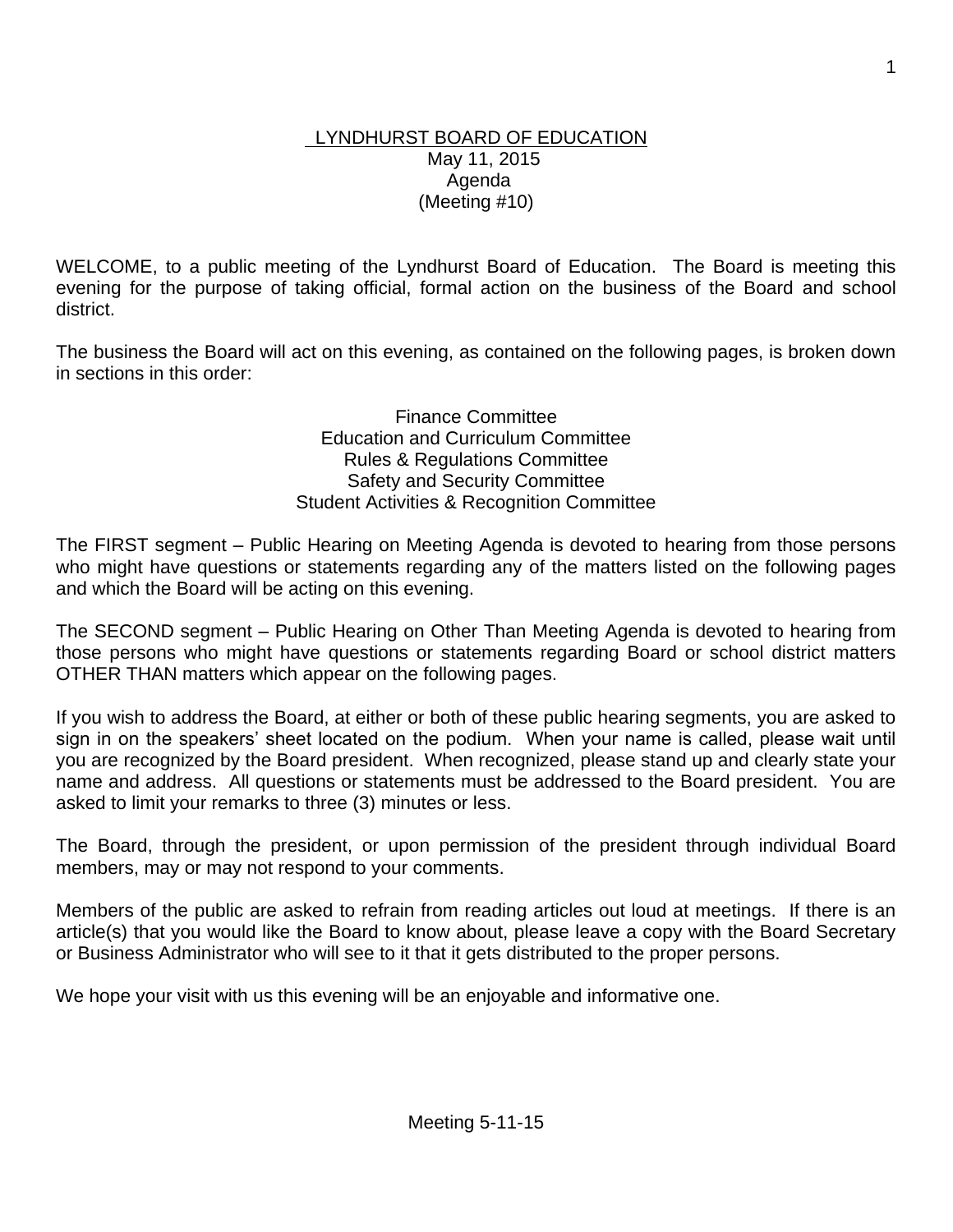#### AGENDA

- 1. CALL TO ORDER
- 2. SALUTE TO FLAG
- 3. ROLL CALL
- 4. PRESIDING OFFICER'S MEETING NOTICE STATEMENT
- 5. APPROVAL OF MINUTES #8 April 13, 2015 #9 April 27, 2015
- 6. PUBLIC HEARING ON MEETING AGENDA
- 7. BOARD DISCUSSION & FORMAL BUSINESS AGENDA
- 8. UNFINISHED BUSINESS
- 9. NEW BUSINESS
- 10. SUPERINTENDENT'S REPORT
- 11. PUBLIC HEARING ON OTHER THAN MEETING AGENDA
- 12. ADJOURNMENT

## TABLE OF CONTENTS

| <b>Finance Committee</b>                              | Page 4  |
|-------------------------------------------------------|---------|
| <b>Education and Curriculum Committee</b>             | Page 6  |
| <b>Rules &amp; Regulations Committee</b>              | Page 7  |
| <b>Safety &amp; Security Committee</b>                | Page 9  |
| <b>Student Activities &amp; Recognition Committee</b> | Page 10 |
| <b>New Business</b>                                   | Page 11 |
| Superintendent's Report                               | Page 12 |

PLEASE NOTE: It may be necessary, from time to time, to remove or make changes in a motion(s) between the time this agenda is prepared and when the Board takes action.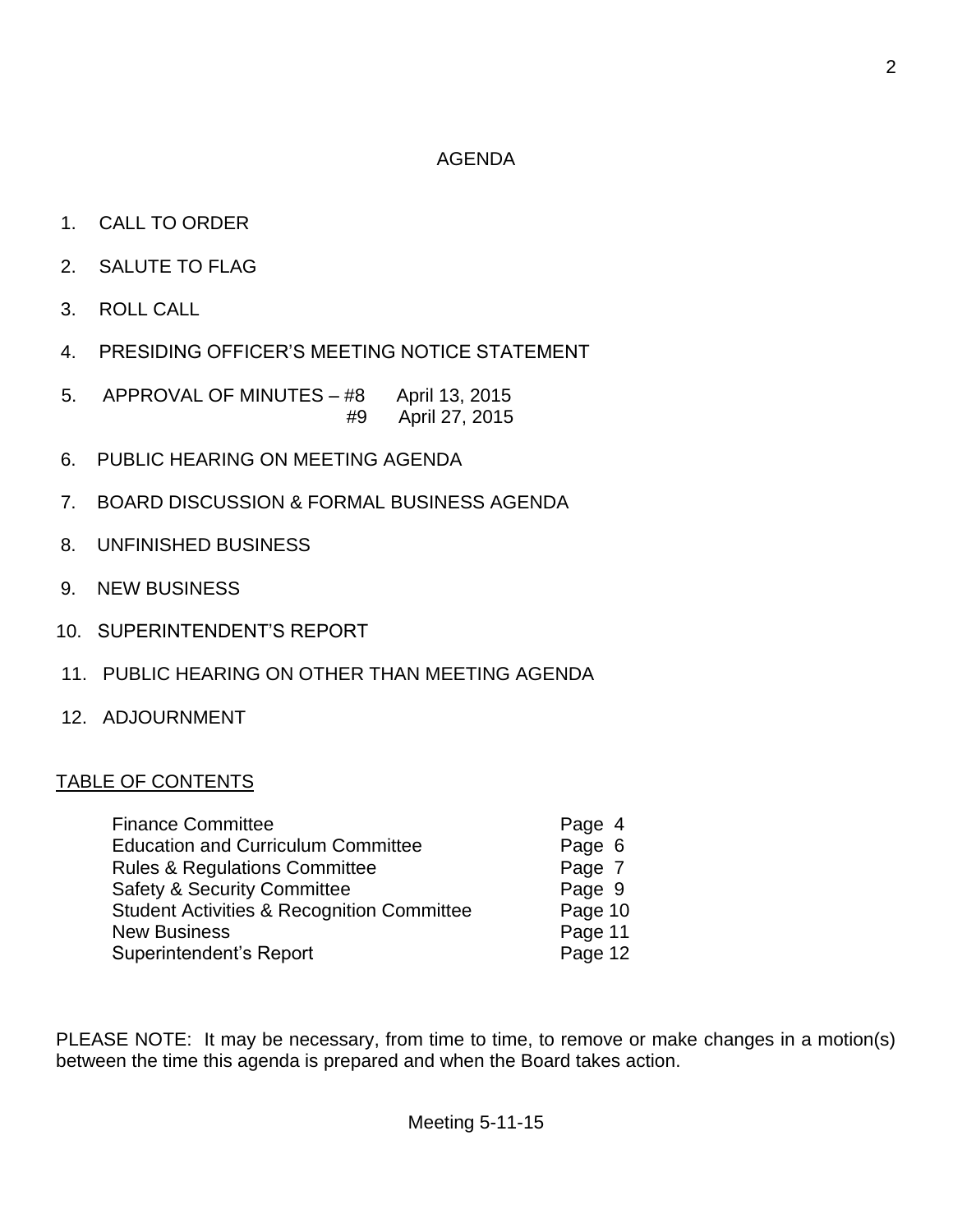# LYNDHURST BOARD OF EDUCATION

#### ANNOUNCEMENT

The terms of School Trustees, Thomas DiMascio, Ronald Grillo and Sheri Jarvis will expire, thus three seats, all for three years, will be filled at the Tuesday, November 3, 2015 General Election. Polls will be open from 6:00 a.m. to 8:00 p.m.

A candidate whose name is to appear on the ballot must file his/her petition with the Bergen County Clerk on or before July 27, 2015, by 4:00 p.m.

Only those persons who are permanently registered or those who register with the Bergen County Board of Elections, Hackensack, or the Lyndhurst Township Clerk by October 13, 2015 will be permitted to vote.

All judges to open the school elections at 6:00 a.m., Tuesday, November 3, 2015 at:

| <b>District</b> | School                           |  |  |
|-----------------|----------------------------------|--|--|
| 1               | Jefferson School                 |  |  |
| 2               | Jefferson School                 |  |  |
| 3               | Senior Citizen Building          |  |  |
| 4               | United Presbyterian Church       |  |  |
| 5               | United Presbyterian Church       |  |  |
| 6               | <b>Lyndhurst High School</b>     |  |  |
| 7               | <b>Lyndhurst High School</b>     |  |  |
| 8               | <b>Lyndhurst Health Center</b>   |  |  |
| 9               | Jefferson School                 |  |  |
| 10              | Jefferson School                 |  |  |
| 11              | Joseph Carucci Apartments        |  |  |
| 12              | <b>Joseph Carucci Apartments</b> |  |  |
| 13              | <b>Lyndhurst High School</b>     |  |  |
| 14              | <b>Lyndhurst High School</b>     |  |  |
| 15              | <b>Lyndhurst High School</b>     |  |  |
|                 |                                  |  |  |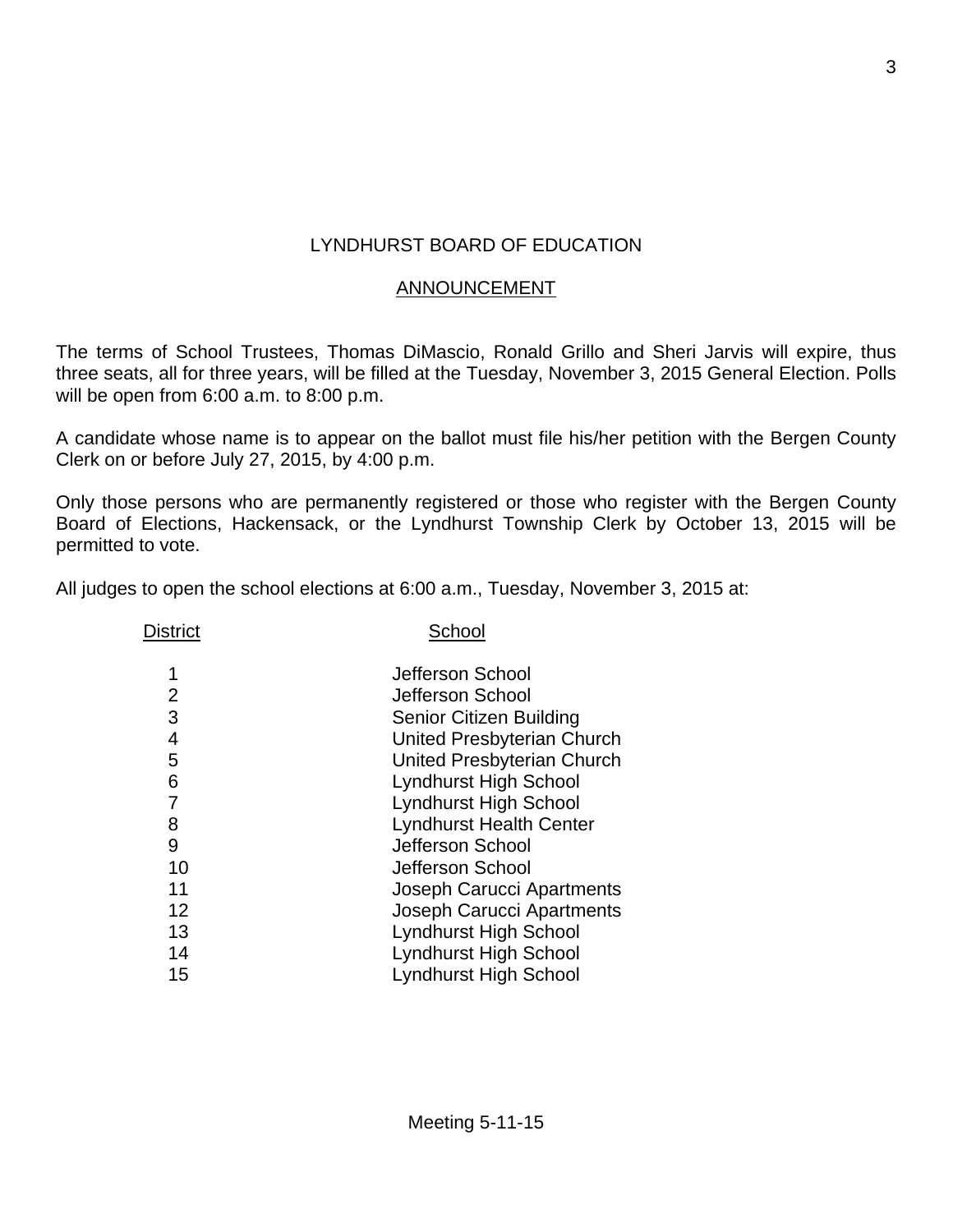Finance Committee: **Ronald Szwec, Chairman** Thomas DiMascio Joseph Abruscato

Any Board member who takes exception to any of the following listed actions under the category of Finance Committee may so indicate now and a separate motion for each of the excepted actions will be entertained.

Motion made by **second by** second by that the following Finance actions of the Board numbered through through exception actions be adopted.

Roll Call For:

- 1. BE IT RESOLVED, by the Lyndhurst Board of Education that it has received and accepts the financial reports of the Secretary and Treasurer of School Monies for the month ended April 30, 2015 and certifies that the reports indicate that no major account or fund is over expended in violation of NJAC 6A:23-2.11(a) and that sufficient funds are available to meet the district's financial obligations for the remainder of the school year. A copy of the certification shall be included in the minutes.
- 2. BE IT RESOLVED, that the payroll for the month ended April 30, 2015 be and the same is hereby approved and ordered paid:

| Payroll | April 15, 2015 | \$1,168,343.88 |
|---------|----------------|----------------|
|         | April 30, 2015 | \$1,070,905.93 |

3. BE IT RESOLVED, that the attached list of supplies received and services rendered to the Board of Education of the Township of Lyndhurst, County of Bergen, for the month ended May 11, 2015 be and the same are hereby approved and ordered paid:

| Charter School (Fund 10)<br>Current Expense (Fund 11)<br>Special Revenue (Fund 20) | 35,704.00<br>\$1,246,283.51<br>88,584.06 |
|------------------------------------------------------------------------------------|------------------------------------------|
| <b>Grand Total</b>                                                                 | \$1,370,571.57                           |
| <b>General Ledger</b>                                                              | 155,219.86                               |

4. BE IT RESOLVED, that cafeteria services rendered to the Board of Education of the Township of Lyndhurst, County of Bergen, for the Month of April 30, 2015, be and the same are hereby approved and ordered paid: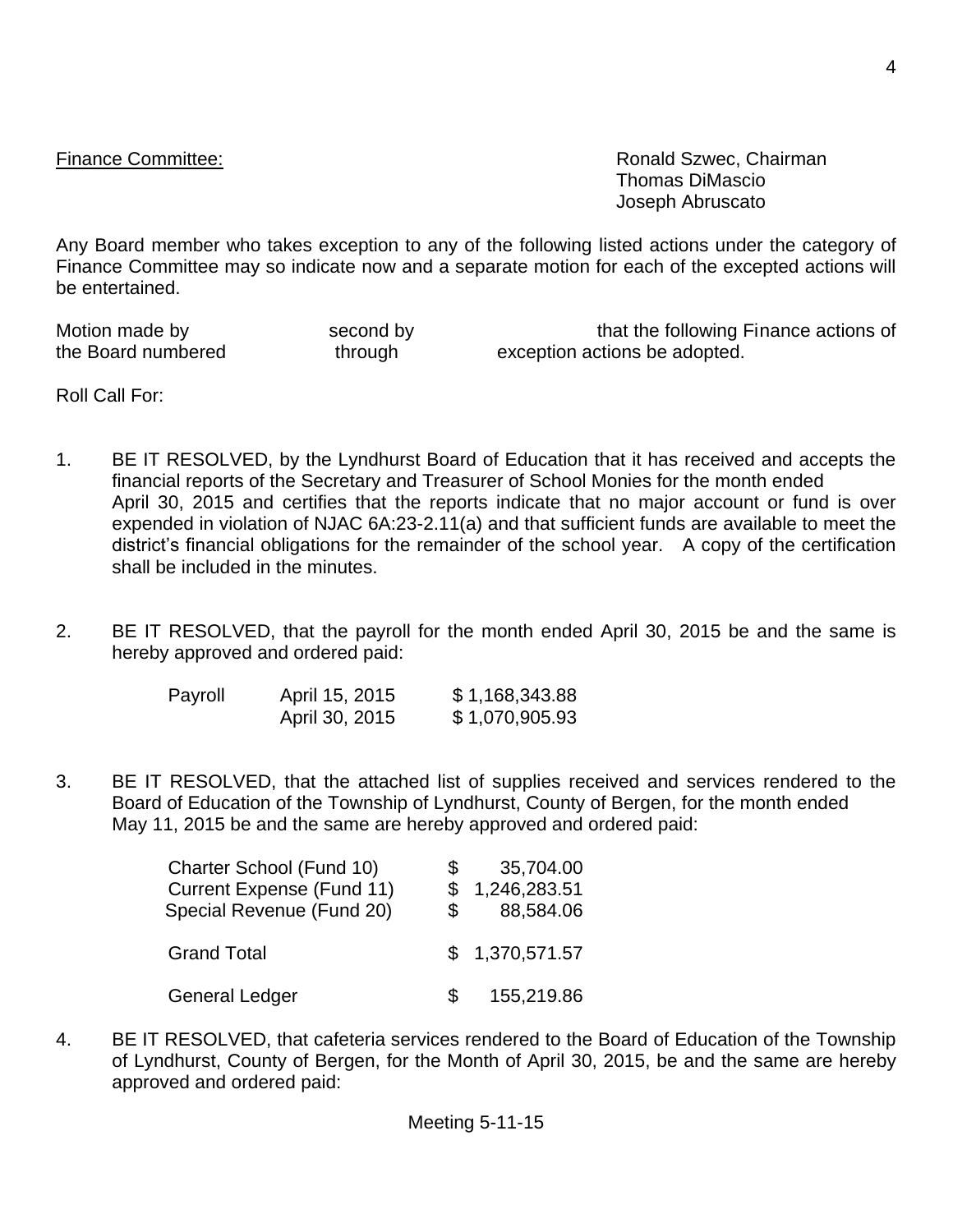| Payroll/Payroll Taxes | \$29,644.56 |
|-----------------------|-------------|
| Services              | \$42,415.46 |
| Supplies              | 292.80      |

- 5. BE IT RESOLVED, that the Lyndhurst Board of Education approve the attached transfers for the month of April 2015.
- 6. BE IT RESOLVED, that the Lyndhurst Board of Education approve the attached Tax Levy Remittance Schedule for the 2015-2016 school year. (See attached)
- 7. BE IT RESOLVED, that the Lyndhurst Board of Education continue to participate in the South Bergen Workers Compensation Insurance Program for the 2015-2016 school year.
- 8. BE IT RESOLVED, that the Lyndhurst Board of Education approve the following tax shelter annuities:

AXA Equitable Life Assurance Society First Investors Corporation Langdon Ford Financial Lincoln Investments Metropolitan Life Insurance Company Northwestern Mutual Financial

- 9. BE IT RESOLVED, that the Lyndhurst Board of Education approve a contract for services to non-public schools 192/193 for the 2015-2016 school year with the Bergen County Special Services School District.
- 10. BE IT RESOLVED, that the Lyndhurst Board of Education approve Delta T Group to provide a specialized one-to-one aide for a special education student.
- 11. BE IT RESOLVED, that the Lyndhurst Board of Education approve a contract with St. Barnabas Medical Center doing business as the Matthew J. Morahan III Health Assessment Center for Athletes for screening of student athletes for the time period of June 1, 2015 to May 31, 2016 at no cost to the district.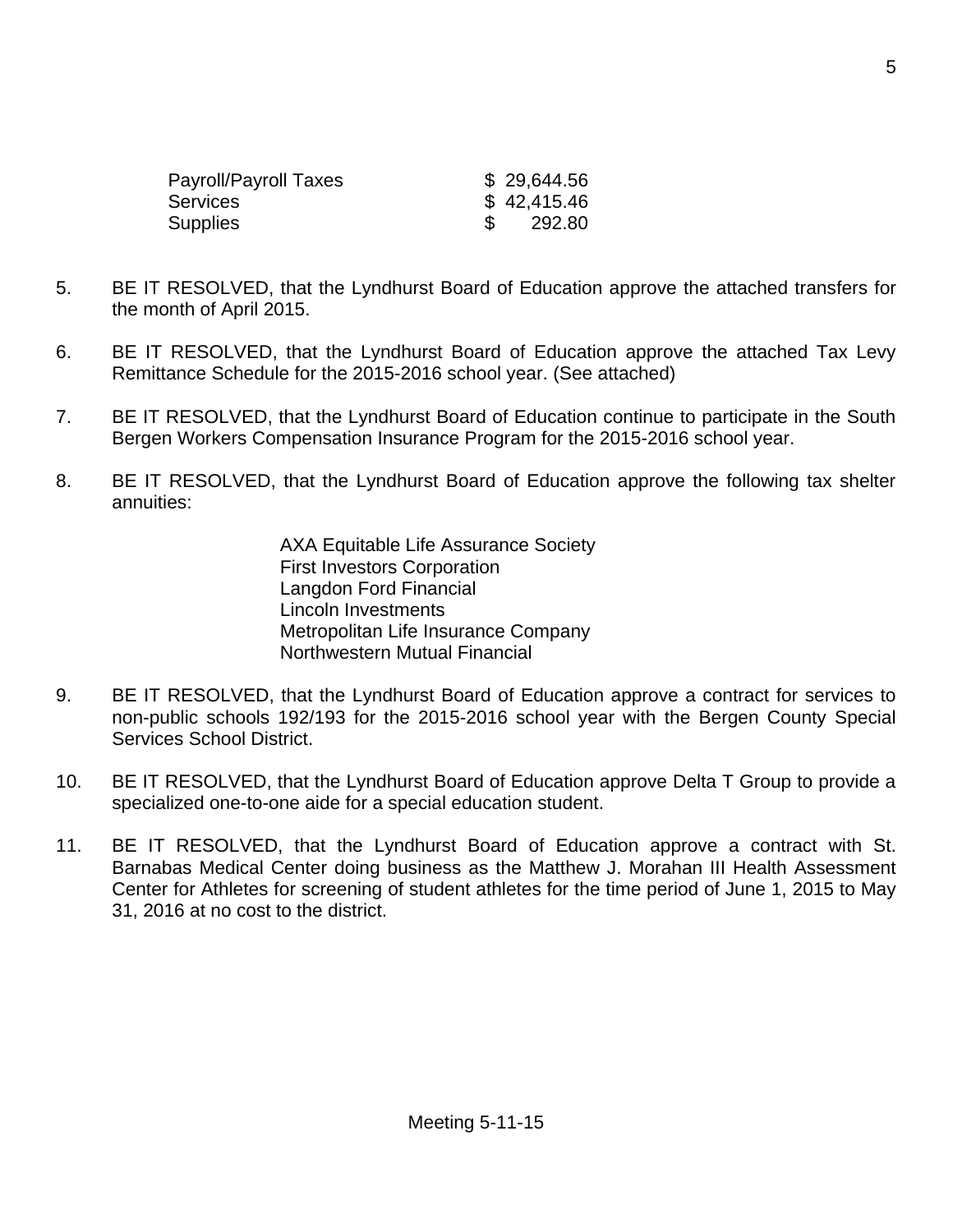#### Education & Curriculum Committee: Susan Alcuri, Chairwoman

Joseph Abruscato Beverly Alberti

Any Board member who takes exception to any of the following listed actions under the category of Education and Curriculum Committee may so indicate now and a separate motion for each of the excepted actions will be entertained.

Motion made by **Second by** second by that the following Education and Curriculum Committee actions of the Board numbered through through exception actions be adopted.

Roll Call For:

- 1. BE IT RESOLVED, that the Lyndhurst Board of Education approve May 26 and May 27, 2015 as single session days for Lyndhurst High School to accommodate for End of Course Biology Test.
- 2. BE IT RESOLVED, that the Lyndhurst Board of Education approve the attached job description for Library Technician.
- 3. BE IT RESOLVED, that the Lyndhurst Board of Education approve the following graduation schedule for June 2015:

Lyndhurst High School Graduation June 22, 2015 6:30 p.m. High School Athletic Field

Elementary School Graduation June 23, 2015 5:30 p.m. High School Athletic Field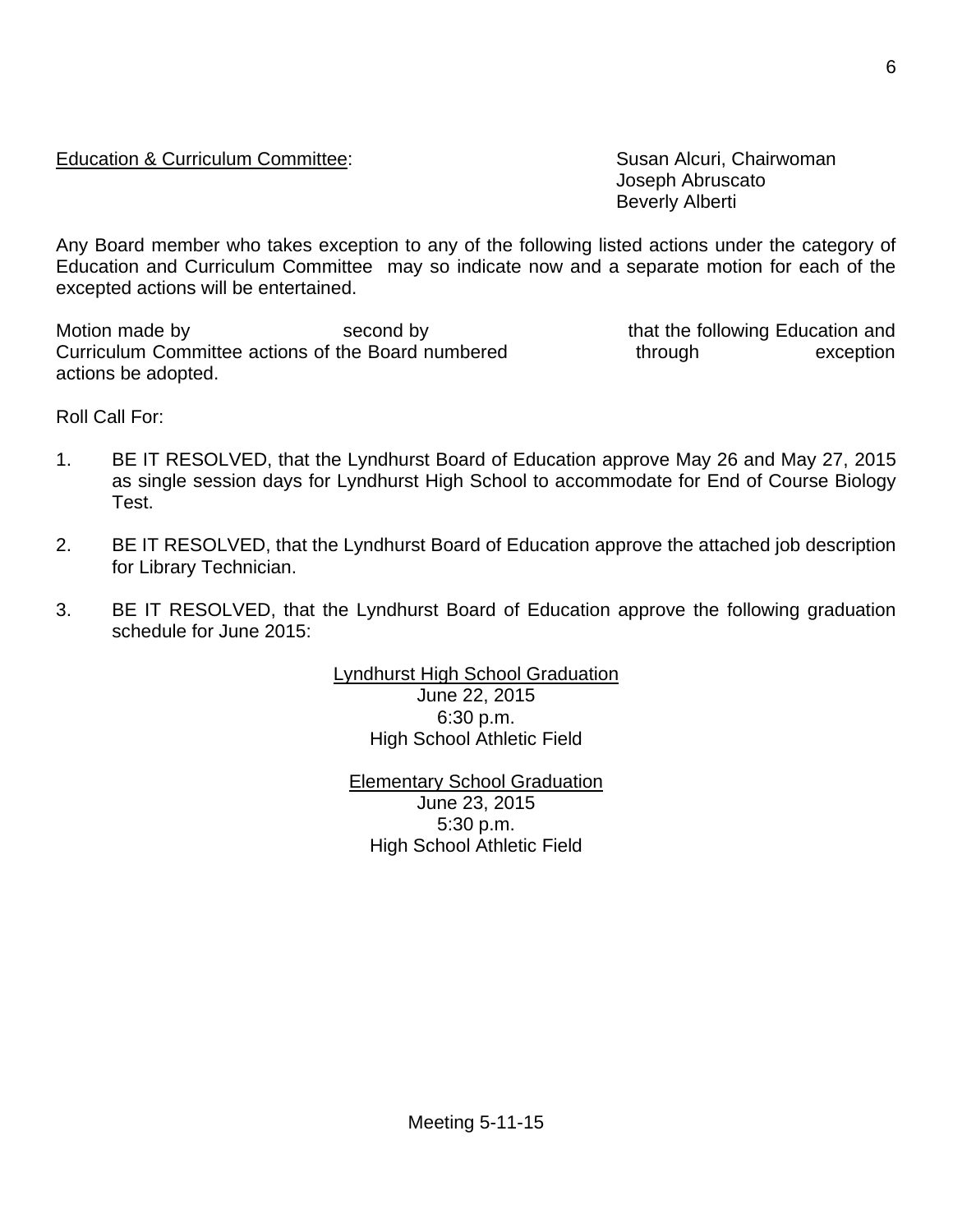Rules & Regulations Committee: Joseph Abruscato, Chairman

Sheri Jarvis James Vuono

Any Board member who takes exception to any of the following listed actions under the category of Rules & Regulations Committee may so indicate now and a separate motion for each of the excepted actions will be entertained.

Motion made by Second by Second by that the following Rules & Regulations Committee actions of the Board numbered through exception actions be adopted.

Roll Call For:

1. BE IT RESOLVED, that the Lyndhurst Board of Education approve the following use of school facilities:

| <b>Organization</b>                | Place                             | Time, Date, Purpose                                                                                       |
|------------------------------------|-----------------------------------|-----------------------------------------------------------------------------------------------------------|
| <b>NJ Hurricanes</b>               | Matera Field                      | $8:00 \text{ pm} - 10:00 \text{ pm}$<br>4/15, 4/22, 4/29, 5/6, 5/13,<br>5/20 & 5/27/15<br><b>Baseball</b> |
| <b>Lyndhurst Music Association</b> | High School<br><b>Room 110</b>    | 6:30 pm $- 7:30$ pm<br>4/22/15<br><b>Auditorium Restoration</b>                                           |
| <b>Lyndhurst Music Association</b> | High School<br><b>Gym Hallway</b> | 6:00 pm $-$ 10:00 pm<br>4/22 & 4/23/15<br><b>Bake Sale</b>                                                |
| <b>NJ Hurricanes</b>               | Matera Field                      | $7:00 \text{ pm} - 9:30 \text{ pm}$<br>5/8/15<br><b>Baseball Game</b>                                     |
| <b>Lyndhurst Music Association</b> | High School<br><b>Band Room</b>   | 6:00 pm $-9:00$ pm<br>5/11/15<br><b>Band Association Meeting</b>                                          |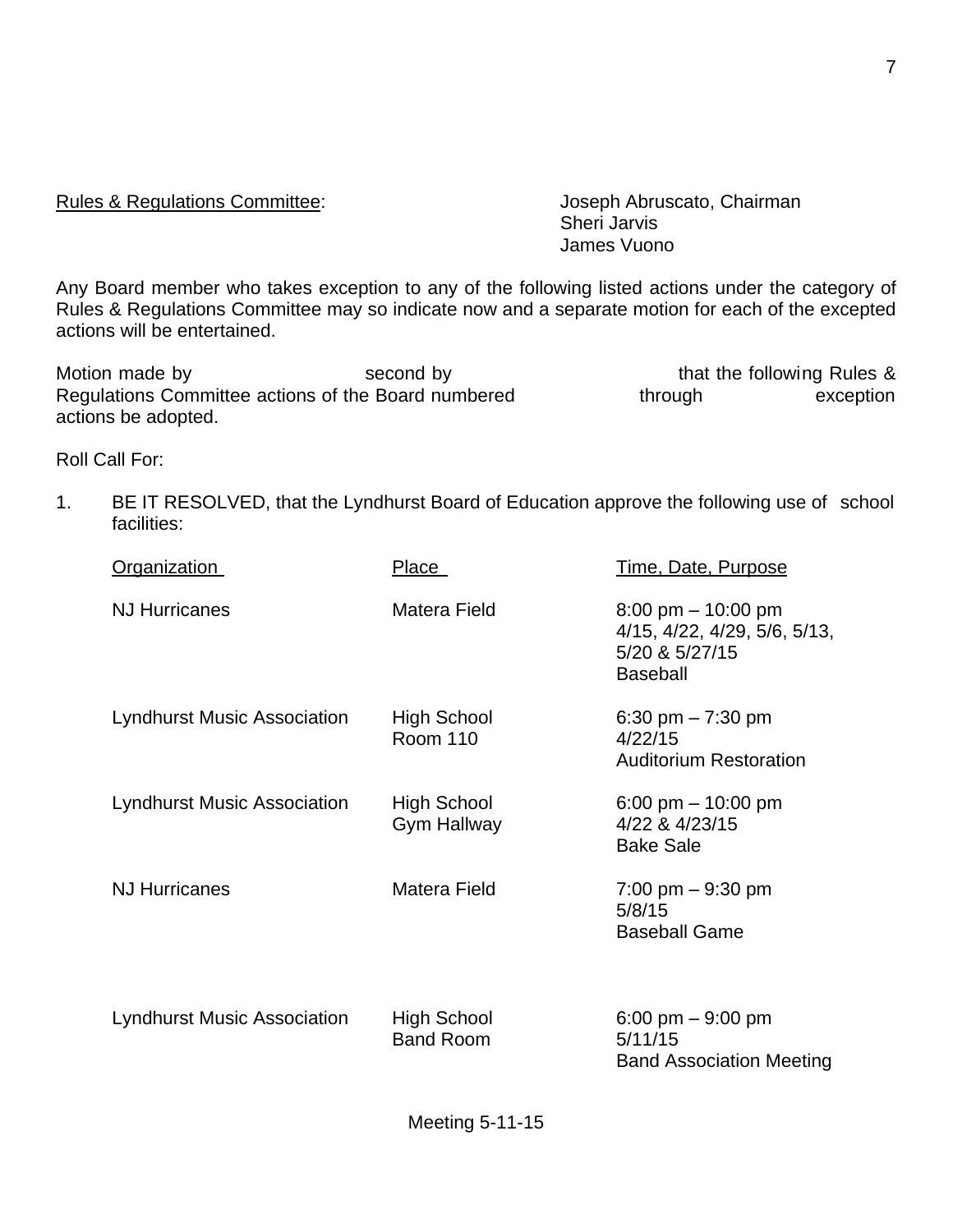Parking Lot/ 5/16/15

Field House Car Wash Fund Raiser

2. BE IT RESOLVED, that the Lyndhurst Board of Education approve the following resolution declaring the week of May 10-16, 2015 as Special Education Week.

WHEREAS, the week of May 10-16, 2015 has been designated as Special Education Week by the New Jersey School Board Association and the Association of Schools and Agencies for the Handicapped; and

WHEREAS, in the Lyndhurst Board of Education we have a tradition of excellence in our special education programs and a superb and dedicated staff,

NOW, THEREFORE, BE IT RESOLVED that the Lyndhurst Board of Education does hereby declare May 10-16, 2015 as Special Education Week. The Lyndhurst Board of Education, furthermore, is proud to provide exceptional programs that assist every child in reaching his or her potential.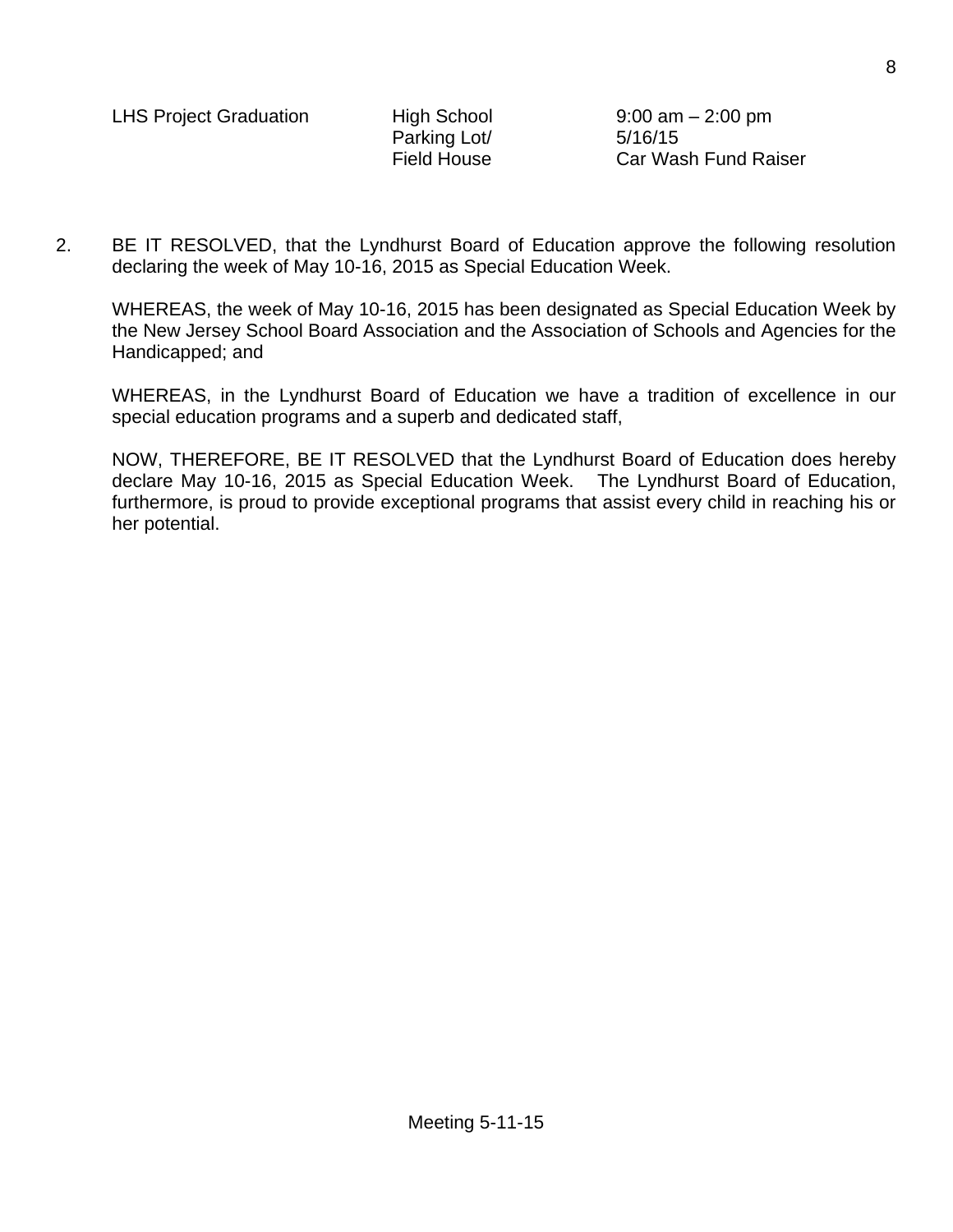#### Safety and Security Committee: Christopher Musto, Chairman

Sheri Jarvis Thomas DiMascio

- 1. BE IT RESOLVED, that the Lyndhurst Board of Education conducted a School Bus Emergency Evacuation Drill on April 8, 2015 at Memorial Campus. This bus evacuation drill was held by Sgt. Robert Wartel of the Lyndhurst Police Department. Also in attendance was Peggy Romano, Director of Special Services, David DiPisa, School Business Administrator/Board Secretary, Linda Kost, Transportation Coordinator, Chris Sofio, of Maintenance Department, Bus Drivers and Bus Aides.
- 2. BE IT RESOLVED, that the Lyndhurst Board of Education conducted a School Bus Emergency Evacuation Drill on April 16, 2015 at Lyndhurst High School. This bus evacuation drill was held by Lt. Robert Jankowski of the Lyndhurst Police Department. Also in attendance was Laura Vuono, Assistant Principal of the High School and Linda Kost, Transportation Coordinator.
- 3. BE IT RESOLVED, that the Lyndhurst Board of Education conducted a School Bus Emergency Evacuation Drill on April 21, 2015 at Jefferson School. This bus evacuation drill was held by Lt. Robert Jankowski of the Lyndhurst Police Department. Also in attendance was Robyn Greenwald, Principal of Jefferson School and Linda Kost, Transportation Coordinator.
- 4. BE IT RESOLVED, that the Lyndhurst Board of Education conducted a School Bus Emergency Evacuation Drill on April 23, 2015 at Community School. This bus evacuation drill was held by Lt. Robert Jankowski and Sgt. Robert Wartel of the Lyndhurst Police Department. Also in attendance was Lt. Robert Jankowski and Sgt. Robert Wartel of the Lyndhurst Police Department, Robert Giangeruso, Principal and Linda Kost, Transportation Coordinator.
- 5. BE IT RESOLVED, that the South Bergen Jointure conducted a School Bus Emergency Evacuation Drill on April 24, 2015 at South Bergen Jointure Commission, Lodi. The bus evacuation drill was held by Lauren Basso and Claudio Balestier.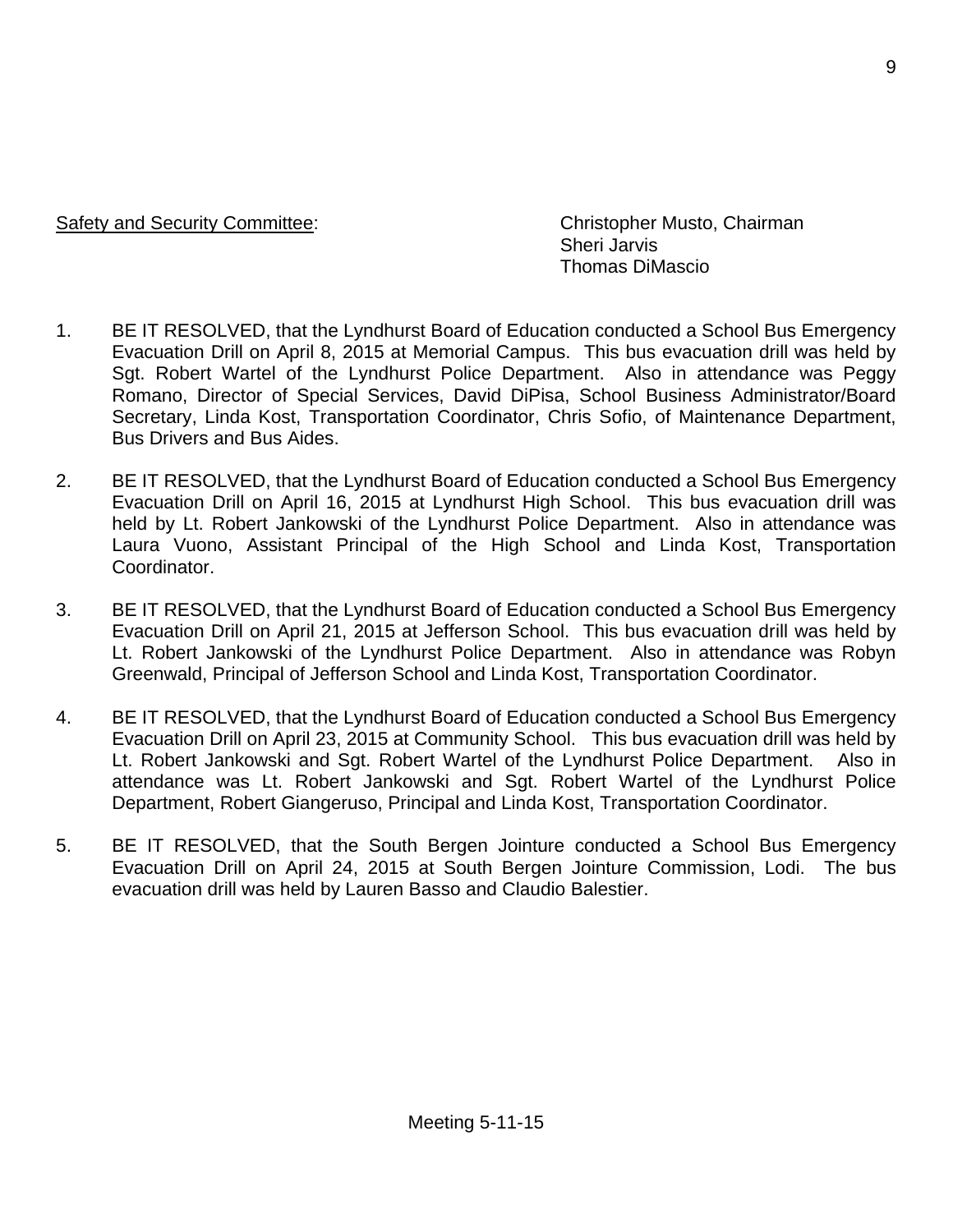### Student Activities & Recognition Committee: Sheri Jarvis, Chairwoman

Beverly Alberti James Vuono

Any Board member who takes exception to any of the following listed actions under the category of Student Activities & Recognition Committee may so indicate now and a separate motion for each of the excepted actions will be entertained.

Motion made by second by second by that the following Student Activities & Recognition Committee actions of the Board numbered through through exception actions be adopted.

Roll Call For:

- 1. BE IT RESOLVED, that the Lyndhurst Board of Education approve home instruction for (1) student, subject to state approval.
- 2. BE IT RESOLVED, that the Lyndhurst Board of Education grant permission for one (1) classified student to attend Chancellor Academy in Pompton Plains, at a tuition of \$8,613.00 for the 27 days remaining in the 2014-2015 school year, effective May 11, 2015. Transportation will be provided by South Bergen Jointure Commission.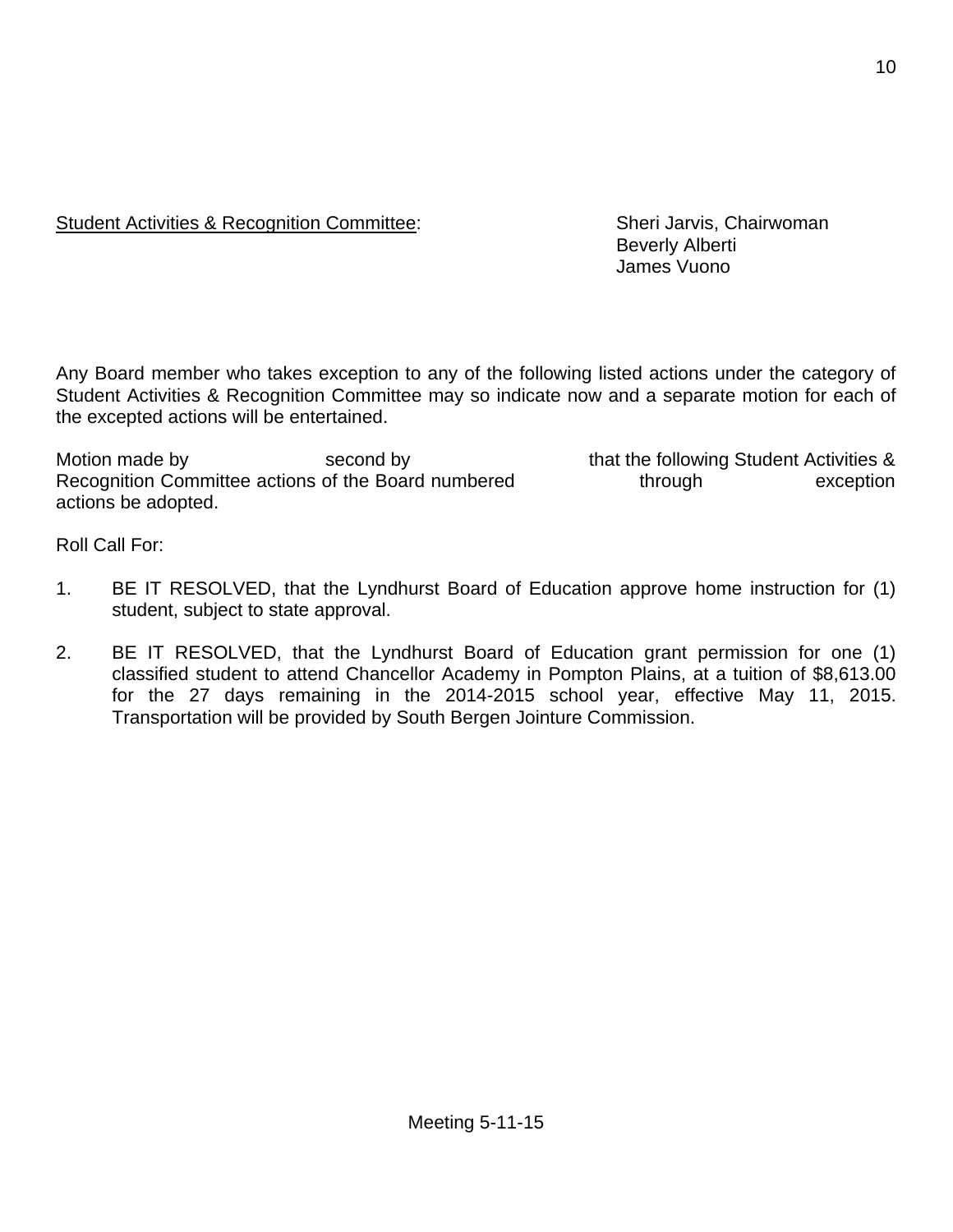### New Business

Any Board member who takes exception to any of the following listed actions under the category of New Business Committee may so indicate now and a separate motion for each of the excepted actions will be entertained.

Motion made by The Second by Second by that the following New Business Committee actions of the Board numbered through through exception actions be adopted.

Roll Call For:

- 1. BE IT RESOLVED, that the Lyndhurst Board of Education accept a donation of \$2,800.00 from the Washington School PTA for the re-stripping of the playground. This will include a track, basketball courts, kickball fields, hopscotch, four square boards and bean bag target games. In addition, lines for safety drills and entrance/exit routes for students and staff.
- 2. BE IT RESOLVED, that the Lyndhurst Board of Education accept a request from the Lyndhurst Music Association to transfer funds in the amount of \$18,362.61 from the Lyndhurst Music Association "Auditorium Restoration" account to the Lyndhurst Board of Education.
- 3. BE IT RESOLVED, that the Lyndhurst Board of Education approve MJO Enterprises to conduct a search for an Interim Superintendent of Schools for a fee of \$6,000.00.